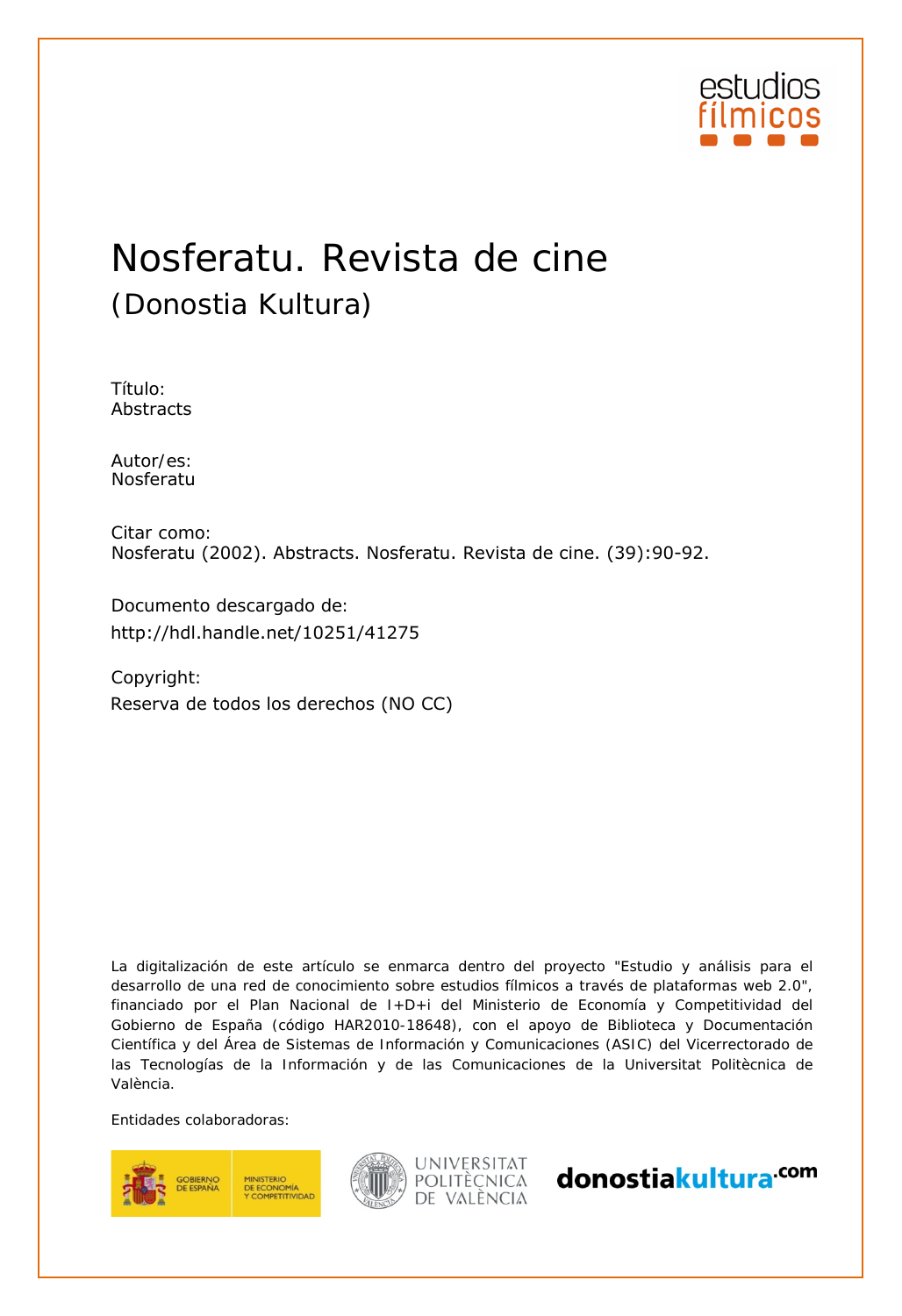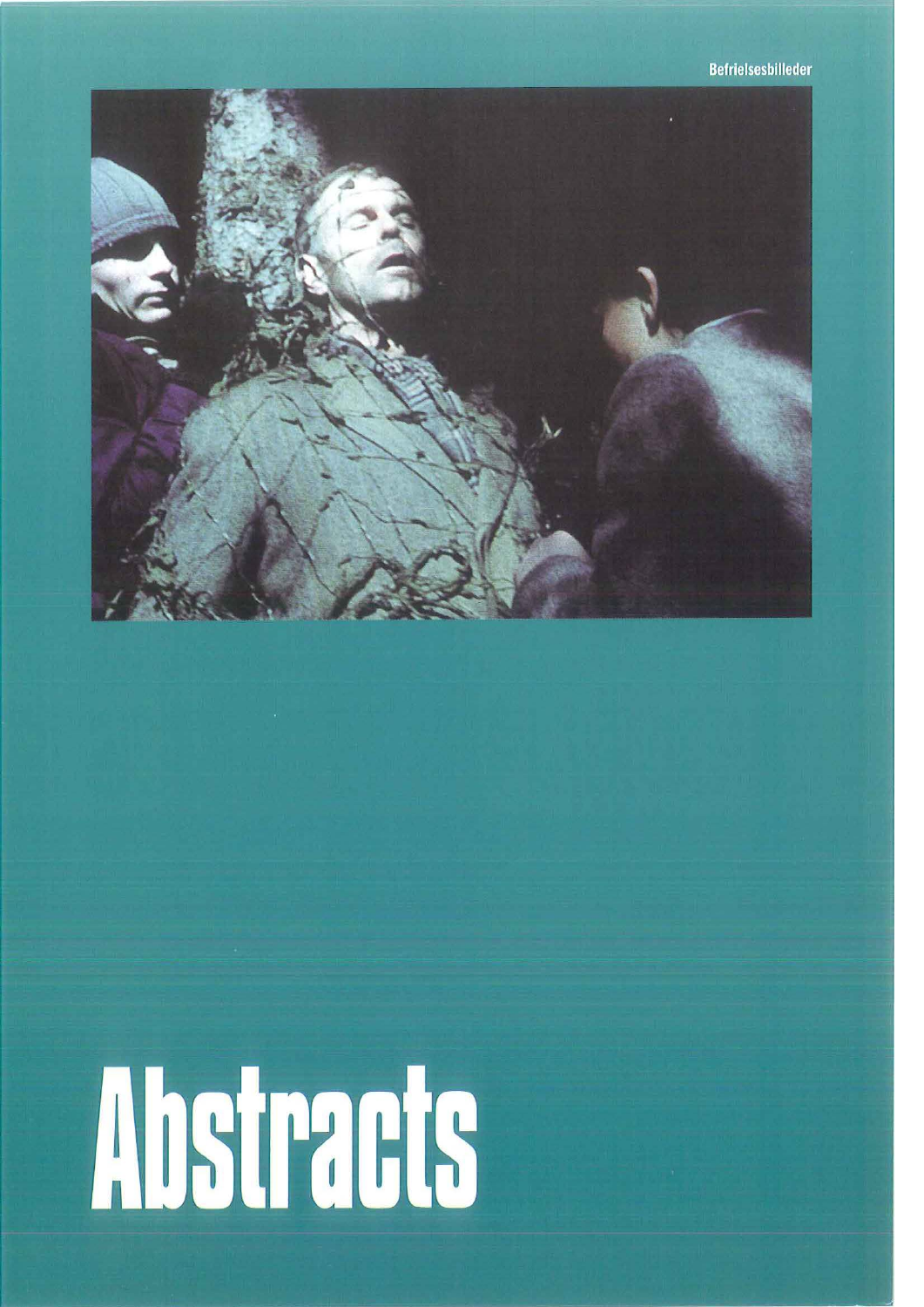#### LESS DOGMA THAN ONE WOULD CARETO **BELIEVE** *Nuria Vida/*

The Dogma movement was born at the 1998 Cannes Festival with the screening of Festen (Thomas Vinterberg) and Idioterne (Lars von Trier). These two directors had drawn up a document in 1995 known as the "Dogma 95 Manifesto" (to which Soren Kragh-Jacobsen and Kristian Levring were later to add their names), in which they defended a truth-revealing cinema, with no tricks, no special or "cosmetic" e ffects, filmed with a handheld camera, far removed from genre movie conventions, and shot on location. Dogma films are generally choral films placing greater importance on the relationships (almost always problematic) between the members of this human group (always from the more-or-less middle classes, never marginal) than on subjects like sex and love which, while present, don't generally play a leading part. The "Dogma Certificate" has been earned to date by 25 films of widely varying nationalities, including France, Argentina, Korea, ltaly, Switzerland, Norway, Sweden, Belgium, the USA and even Spain. The Dogma phenomenon has yet lo demonstrate the extent of its influence: whether it will serve as the foundations for a revolution in the world of cinema or whether it will simply fade away into the history of film as just another movement.

# IN PRIVATE: A PORTRAIT OF THE DANISH ARTIST

*Carlos San/amarina* 

Aping the game proposed by Lars von Trier in Europa, the author sets out on a step-by-step itinerary aimed al offering a second person account of the fihnmaker's personal and professional career. Thus begins a conspiratorial itinerary tinged with the light of the free education received by Lars von Trier as a child, showing his mother's intluence in the gestation of his artistic vocation, or his first works as a director. The biographical low-down moreover takes an in-depth look at the two trilogies made by the filmmaker in the 80s and 90s, while placing emphasis on the influences that can be detected in his work or, from another point of view, the part played by the Danish director in creating the "Dogma 95 Manifesto". The itinerary comes to an end with a last note on the work currently in the making by von Trier.

## LARS VON TRIER AND HIS SHORT FILMS *Zigor Etxebeste*

Becoming a filmmakcr was young Lars von Trier's dream on attempting to enter the Danish Film School for the first time at the age of 17. Despite initial rejection from thc institution, he decided lo go ahead and makc films by himself. He made his earliest movics with his mother's super-8 mm camera, although his first real works are Orchidégartneren (1977) and Menthe-la bienheureuse (1979). His second attempt at entering film school was a succcss. He filmed three more shorts bctwecn 1979 and 1982 with the help of his usual collaborators at that time, the cinematographer Tom Elling and the editor Thomas Gislason. Two of those works served ns stepping-stones on the way lo his first feature film, Forbrydelsens element (1984). These two movies, Nocturne and Befrielsesbilleder, are analysed

from an aesthetic point of view. They also show the strong visual influence in their making of Russian director Andrei Tarkovski.

# BREAKING TV, SHOOTING IN THE DARK *Quim Casas*

Lars von Trier's relationship with television, while not particularly productive, is highly interesting. His first experience dates back *to* \987, when he took another look at the tragedy of Euripides in the shape of Medea, made for television and based on a screenplay signed by Dreyer (together with Prebeu Thomsen) but which the latter was unable to film. Von Trier tells the tale of Medea whom, after being abandoned by Jason, killed her two  $children - with no concessions, underlining with quasi$ cruelty the most tragic aspects, and particularly the death of her children. His second work for television, Riget (also know by its English title, The Kingdom), is a series comprising two parts, made in \994 and 1997. The Kingdom is, in fact, a ghost story set in a big Danish hospital standing on the mins of an ancient cemetery. This series reflects a certain amount of influence from and similarities with another two series likewise directed by famous filmmakers: Twin Peaks, by David Lynch, and Homicide, by Barry Levinson. lt moreover served to bring von Trier closer to a bigger audiencc.

# THE ELEMENT OF CRIME *Jesús Angula*

Lars von Trier launched his commercial filmography with The Element of Crime, a film defying classification with which he initiated bis trilogy on Europe, completed wilh Epidemic and Europa. Its sophisticated production, which obeyed the original storyboard to the letter, unfolds in a claustrophobic atmosphere, with disturbing sets and a highly unusual use of colour. Behind this techn ical scaffolding is a process of personality transfer, during which policeman Fisher finally vampirizes the very criminal he has to unmask, while von Trier proceeds with a complicated reflection on the hypnotic power of cinema.

#### EPIDEMIC *Angel Sala*

Lars von Trier's second feature, Epidemic, a deliberate exercise in denying the mannerism of his first work, The Element of Crime, is likewise a movie far removed from narrative conventionalism, which encourages a *fantastique* reflection on artistic creation and employs gentle irony regarding the generic aspect of cinema. Epidemic is therefore closer to the director's latest stage than first impressions would seem to imply, although its enthusiastic approach and a certain naivcty in the elements comprising its thcsis save it from the irritating self-satisfaction of films like ldioterne o Dancer in the Dark, the pretentiousness of which has been intlated by those who have mistakenly read them as radical and theoretically aggressive works, when they are in fact part of the immense parodie catalogue put together by a kamikaze author capable of shooting himself down in flames in order to achieve a provocative and definitively destructive effect around the very concept and conception of traditional cinema.